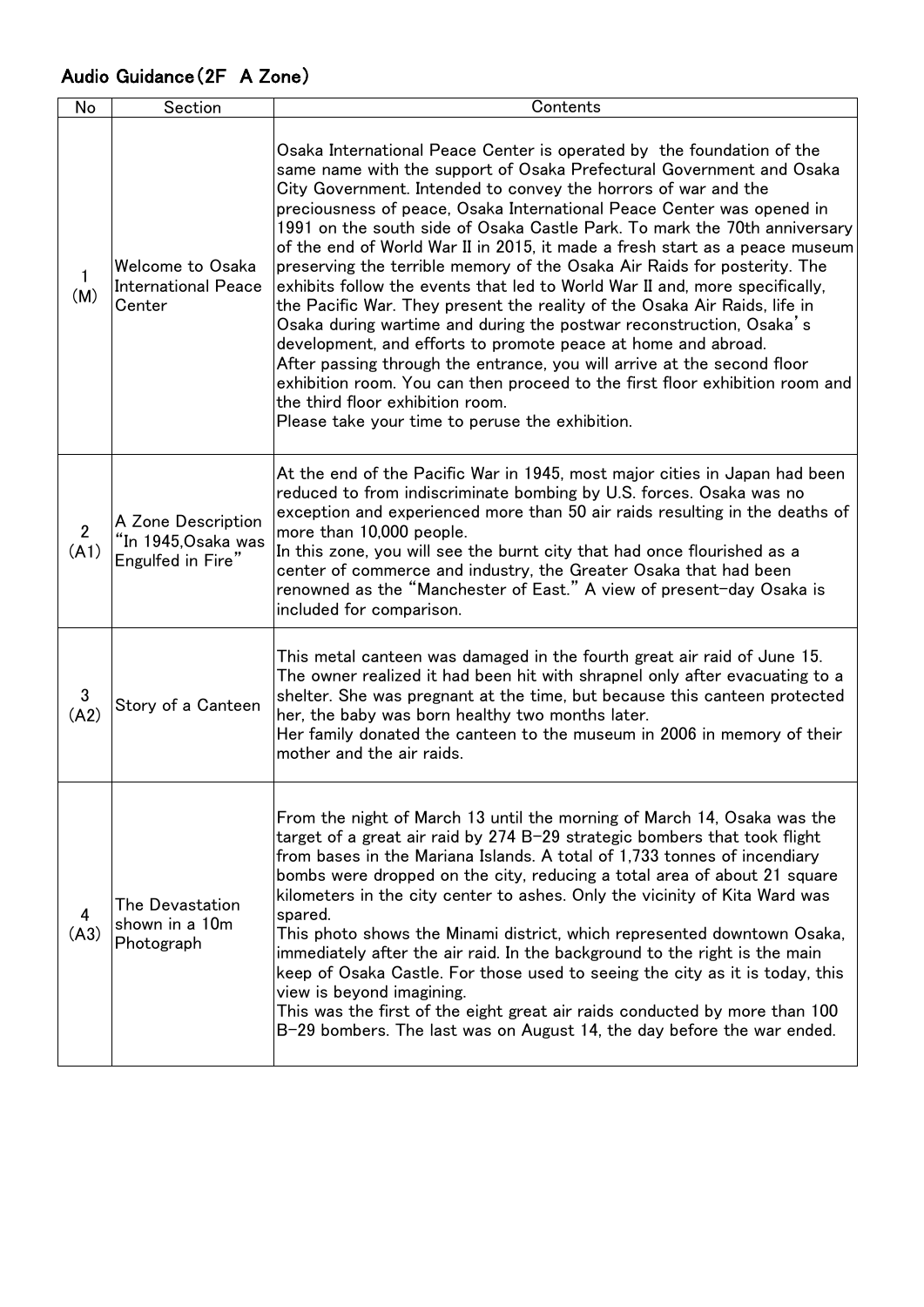## Audio Guidance(2F A Zone)

| No        | Section                 | Contents                                                                                                                                                                                                                                                                                                                                                                                                                                                                                                                                                                                                                                                                                                                                                                                |
|-----------|-------------------------|-----------------------------------------------------------------------------------------------------------------------------------------------------------------------------------------------------------------------------------------------------------------------------------------------------------------------------------------------------------------------------------------------------------------------------------------------------------------------------------------------------------------------------------------------------------------------------------------------------------------------------------------------------------------------------------------------------------------------------------------------------------------------------------------|
| 5<br>(A4) | Introductory<br>Message | A message to all who visit this museum<br>At Those Particular Moments on Those Particular Days: The Osaka Air<br>Raids<br>Today, in the twenty-first century, Osaka is thriving. Many smiling people<br>can be seen bustling about.<br>But some are unaware that, in 1945, toward the end of World War II, Osaka<br>was engulfed in flame and reduced to ashes. Fierce air raids resulted in the<br>instant deaths of many families and friends.<br>One might ask, "Why Osaka?" "Why Japan?"<br>With a commitment to never repeating such a tragedy, we will continue to<br>teach those children who will define the future of Japan about those<br>particular moments on those particular days.<br>We will ensure Osaka remains peaceful in an effort to contribute to world<br>peace. |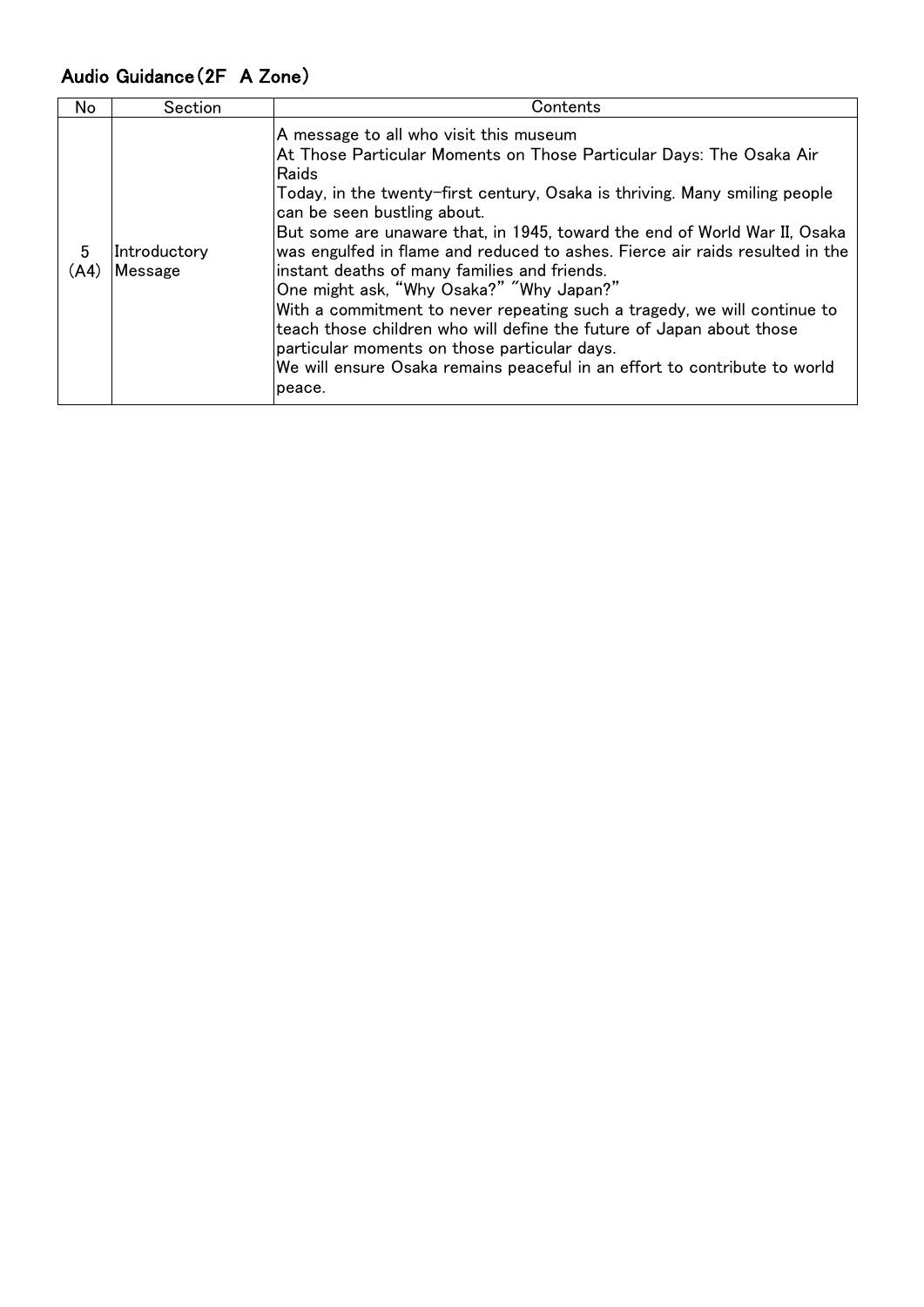## Audio Guidance(2F B Zone)

| No        | Section                                                                  | Contents                                                                                                                                                                                                                                                                                                                                                                                                                                                                                                                                                                                                                                                                                                                                                                                                                          |
|-----------|--------------------------------------------------------------------------|-----------------------------------------------------------------------------------------------------------------------------------------------------------------------------------------------------------------------------------------------------------------------------------------------------------------------------------------------------------------------------------------------------------------------------------------------------------------------------------------------------------------------------------------------------------------------------------------------------------------------------------------------------------------------------------------------------------------------------------------------------------------------------------------------------------------------------------|
| 6<br>(B1) | <b>B</b> Zone Description<br>"When the World<br>was Enbroiled in<br>War" | In this zone, we look into the reasons why Japan went to war with the<br>United States as the background of the Osaka air raids. To understand the<br>sequence of events, we follow the period from the Sino-Japanese War to<br>the Pacific War and the international situation of that time.<br>We present shifting war strategies and the remarkable development of<br>armaments through the Meiji, Taisho and Showa eras, all of which resulted<br>in tremendous human suffering and property damage.                                                                                                                                                                                                                                                                                                                          |
| 7<br>(B2) | Summary of<br>Chronology                                                 | Here, the previous image "From Sino-Japanese and Russo-Japanese Wars<br>to Paciific War" is illustrated along with an introduction of events in Osaka.<br>From the top, events in the West, Asia, Japan and Osaka are shown in<br>chronological order. The map and the relationship diagram in the middle<br>present an overview of these wars and conflicts, which represented historic<br>turning points for Japan and the international situation at the time.                                                                                                                                                                                                                                                                                                                                                                 |
| 8<br>(B3) | Diagram of Weapons                                                       | In the twentieth century, humanity experienced two global wars on a scale<br>never experienced before. These conflicts represented the emergence of<br>"total war," the focusing of all national effort backed not only by the<br>military but also by civilians in support of a war effort. Moreover, aircraft,<br>tanks, submarines, poison gas and other modern armaments were<br>developed in succession, and their massive use in battle caused<br>tremendous damage.<br>Four conflagrations — the Sino-Japanese War, Russo-Japanese War, World<br>War I and World War II $-$ are compared to reveal the dramatic increase in<br>the death toll as time progressed. In World War II, the death toll for civilians<br>on the home front, of those not directly involved in battle, was almost<br>double that of the military. |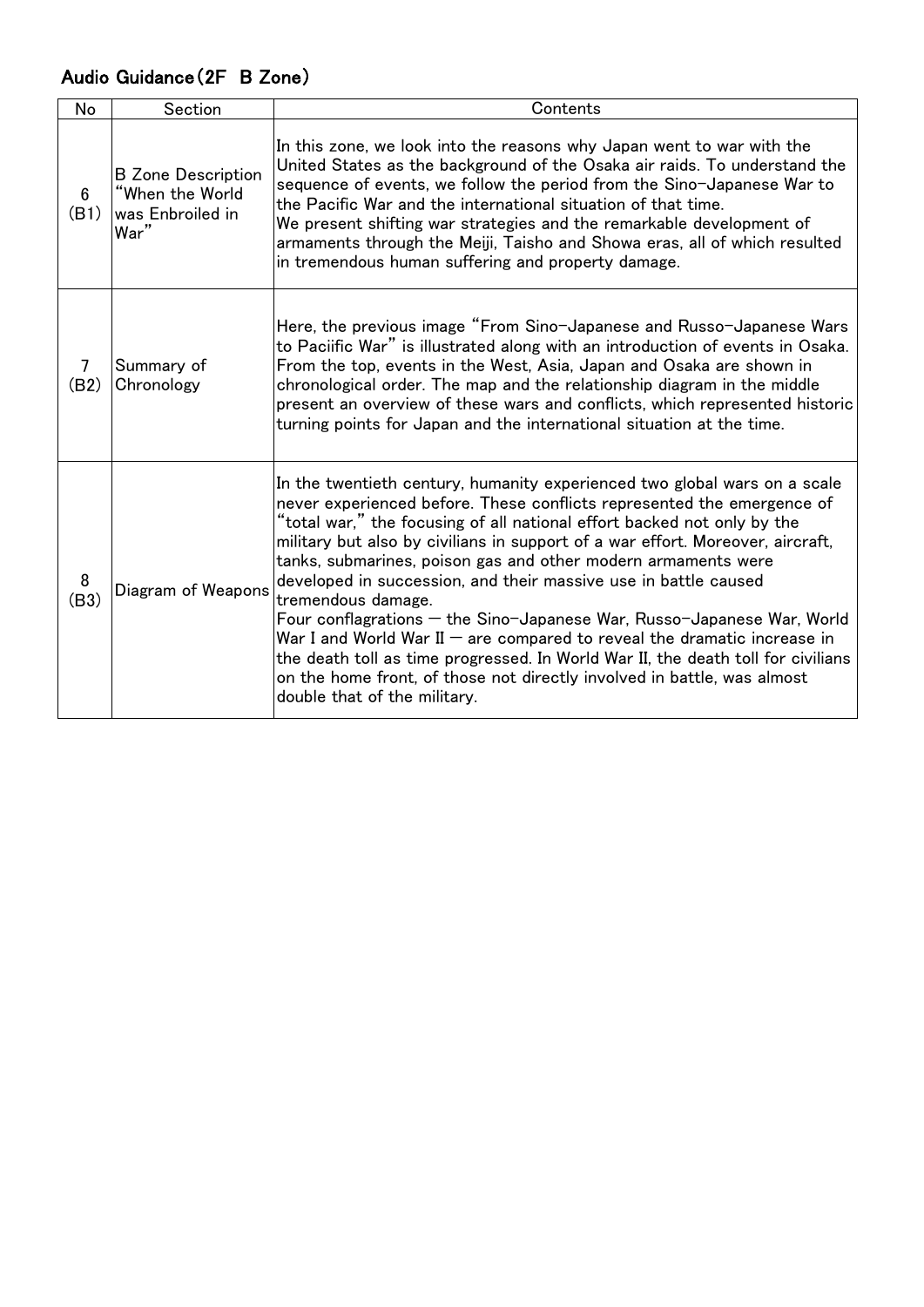## Audio Guidance(2F C Zone)

| No         | Section                                                                                             | Contents                                                                                                                                                                                                                                                                                                                                                                                                                                                                                                                                                                                                                                                                                                                                                                                                                                                                       |
|------------|-----------------------------------------------------------------------------------------------------|--------------------------------------------------------------------------------------------------------------------------------------------------------------------------------------------------------------------------------------------------------------------------------------------------------------------------------------------------------------------------------------------------------------------------------------------------------------------------------------------------------------------------------------------------------------------------------------------------------------------------------------------------------------------------------------------------------------------------------------------------------------------------------------------------------------------------------------------------------------------------------|
| 9<br>(C1)  | <b>Connecting Display</b><br>Description<br>$\degree$ Greater Osaka and<br>Military City,<br>Osaka' | Introduced here is the history of the Osaka Artillery Arsenal, the largest<br>ordnance factory in Asia, which operated under the direct control of the<br>Japanese Army. Also presented is the state of Osaka, known as Greater<br>Osaka, from the Taishō period to the beginning of the Shōwa period. Osaka<br>City, situated in a key location in Japan and Asia, attracted people from<br>many areas as result of its economic power. With a population of 2.11<br>million in 1925, it became the largest city in Japan and the sixth largest in<br>the world.<br>Established in 1870, the Osaka Artillery Arsenal was expanded during every<br>war, reaching its zenith in 1937 right after the start of the Sino-Japanese<br>War. This illustration shows the Osaka Artillery Arsenal at that time; the<br>main keep of Osaka Castle is visible in the center background. |
| 10<br>(C2) | C Zone Description<br>"Life in Osaka<br>During the War"                                             | The exhibitions in this zone feature the lives of people in Osaka during the<br>war. The city that had been a bustling urban center was beginning to show<br>the effects of war. The protracted conflict weighed heavily on the people,<br>who were forced to live lives of privation amid supply shortages. As the war<br>situation worsened, various cities and homes in Japan prepared for<br>imminent air raids. Let's see how people survived their difficult daily lives<br>amid the calamity of war.<br>Exhibits on the wall along this slope show how the war began to cast its<br>shadow over people's lives as a result of the transition from prosperity to<br>war.                                                                                                                                                                                                 |
| 11<br>(C3) | Let's stand here                                                                                    | Drawn on this wall are the average height and weight of sixth grade primary<br>school boys and girls, respectively, from Osaka Prefecture in 1948, shortly<br>after the end of the war. The scarcity of food during the war made children<br>shorter and lighter.<br>Stand here to compare your own stature to theirs.                                                                                                                                                                                                                                                                                                                                                                                                                                                                                                                                                         |
| 12<br>(C4) | The Lives of<br>Children During the<br>War                                                          | These five main themes show how children lived during the war:<br>· From local elementary school to national school<br>Children in group evacuations struggling with hunger<br>· We are "Shō-kokumin (Exemplary Youth),"<br>· Education order in wartime, and<br>Animals Victimized by War<br>The desks here are replicas of those used in national schools at the time.<br>Each desk has materials on the various themes. By touching the screen on<br>the panel, you can find information on children's lives at the time,<br>categorized by theme.<br>To learn more about the lives of children at that time, simply touch the<br>panel.                                                                                                                                                                                                                                    |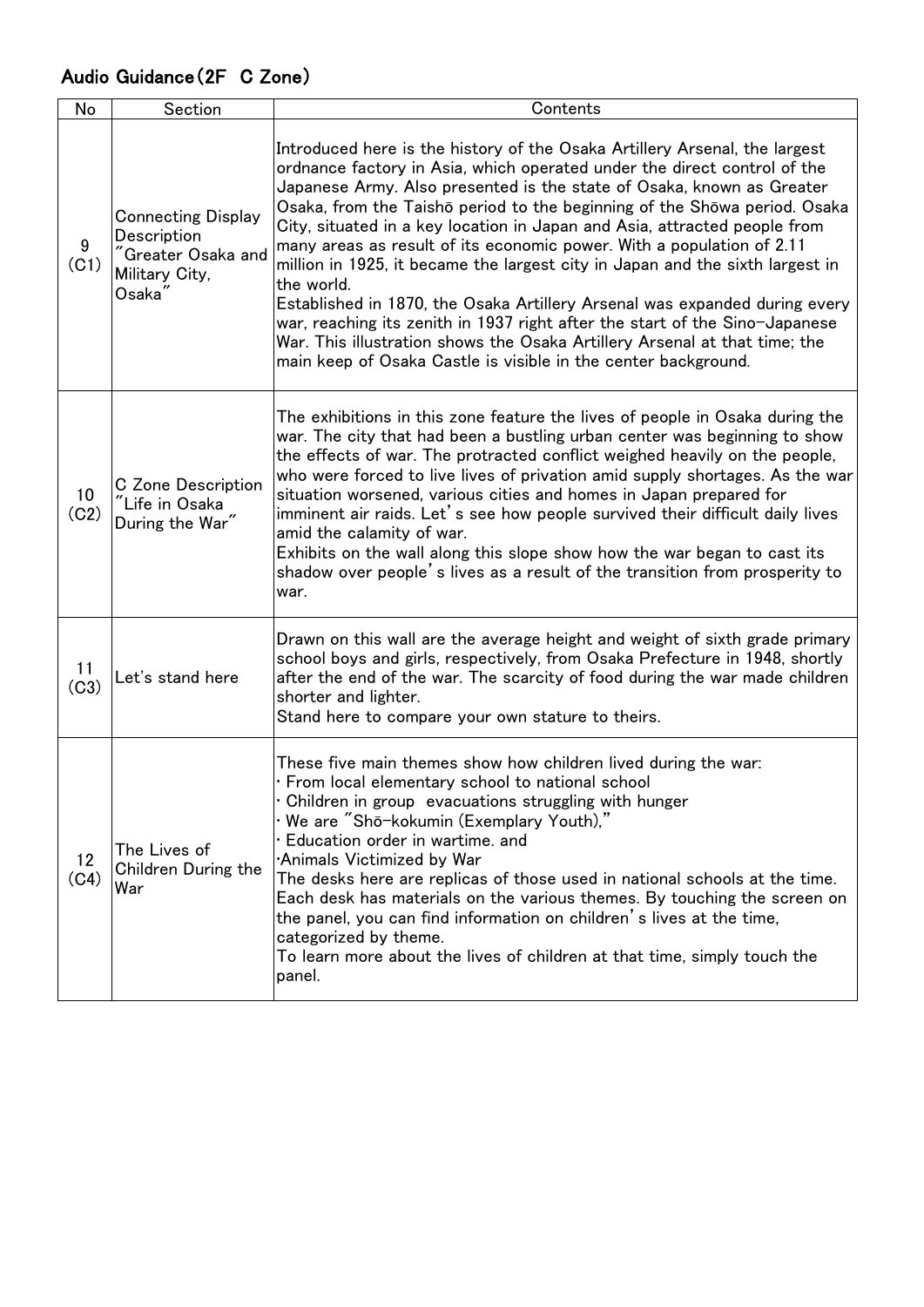## Audio Guidance(2F C Zone)

| No         | Section                                                                                               | Contents                                                                                                                                                                                                                                                                                                                                                                                                                                                                                                                                                                                                                                                                                                                                                                                                                                                                                                                                                              |
|------------|-------------------------------------------------------------------------------------------------------|-----------------------------------------------------------------------------------------------------------------------------------------------------------------------------------------------------------------------------------------------------------------------------------------------------------------------------------------------------------------------------------------------------------------------------------------------------------------------------------------------------------------------------------------------------------------------------------------------------------------------------------------------------------------------------------------------------------------------------------------------------------------------------------------------------------------------------------------------------------------------------------------------------------------------------------------------------------------------|
| 13<br>(C5) | Activities of the<br><b>National Defence</b><br>Women's<br>Association                                | Activities of the National Defence Women's Association are introduced<br>here. Japan's first National Defence Women's Association started in 1932,<br>when housewives living near Minato-ku, Osaka served tea to soldiers<br>leaving for the front from the Port of Osaka. This practice later spread<br>throughout Japan, and the group was renamed the Japan National Defence<br>Women's Association. These women supported the home front by<br>participating in air defense exercises, retrieving waste materials, launching<br>austerity campaigns and so on.<br>Their uniform included a <i>kappougi</i> (Japanese-style apron) with a white<br>sash that supposedly made their tasks easier.                                                                                                                                                                                                                                                                   |
| 14<br>(C6) | From "Ensure<br>Victory by<br><b>Mobilizing All</b><br>Japanese People"<br>to "Life under<br>Control" | As the focus of the war expanded from the Sino-Japanese War to the<br>Pacific War, the war took priority over everything else, and the Japanese<br>people became tightly controlled by the National General Mobilization Act<br>enforced in 1938 and National Requisition Ordinance issued in 1939.<br>Furthermore, the government institutionalized neighborhood associations in<br>1940 to instruct citizens in every aspect of their daily lives.<br>As various resources and supplies had to be diverted to the war effort,<br>everyday items began to run short. Staples such as rice became subject to<br>a rationing system. Clothing was also controlled and a national uniform was<br>adopted. The exhibition case displays a circular notice with information on<br>the rationing system and other items.<br>Also on the right are male and female mannequins wearing the national<br>uniform. This reveals how people's lives were controlled at the time. |
| 15<br>(C7) | Diary of Female<br>Student                                                                            | As the war situation worsened, women were pressured to become an even<br>bigger part of the workforce. This is a diary of a second grade student in a<br>girls' high school. It begins from January 1, 1943: "The second historic<br>New Year's Day of the Greater East Asian War has come. I am newly<br>determined to be a part of our victory in this war."<br>In the same year on November 29, the student wrote about her elder<br>brother going to the front: "My older brother has departed. I, too, must do<br>something equal to his effort.'<br>Every word written in this diary enables us to experience what this girl was<br>thinking at that time.                                                                                                                                                                                                                                                                                                      |
| 16<br>(C8) | To the Front,<br>Saying Farewell to<br><b>Families</b>                                                | As the war expanded and became more protracted, military<br>recruitment became extensive. Mobilized soldiers had to leave their<br>families and travel to the front. And as the war situation worsened.<br>it became more difficult for them to return safely to Japan.<br>This exhibit shows letters departing soldiers sent to their families,<br>letters they sent from the front, and letters informing families of the<br>death of a soldier.<br>These letters reveal the sentiments of the people of that time.                                                                                                                                                                                                                                                                                                                                                                                                                                                 |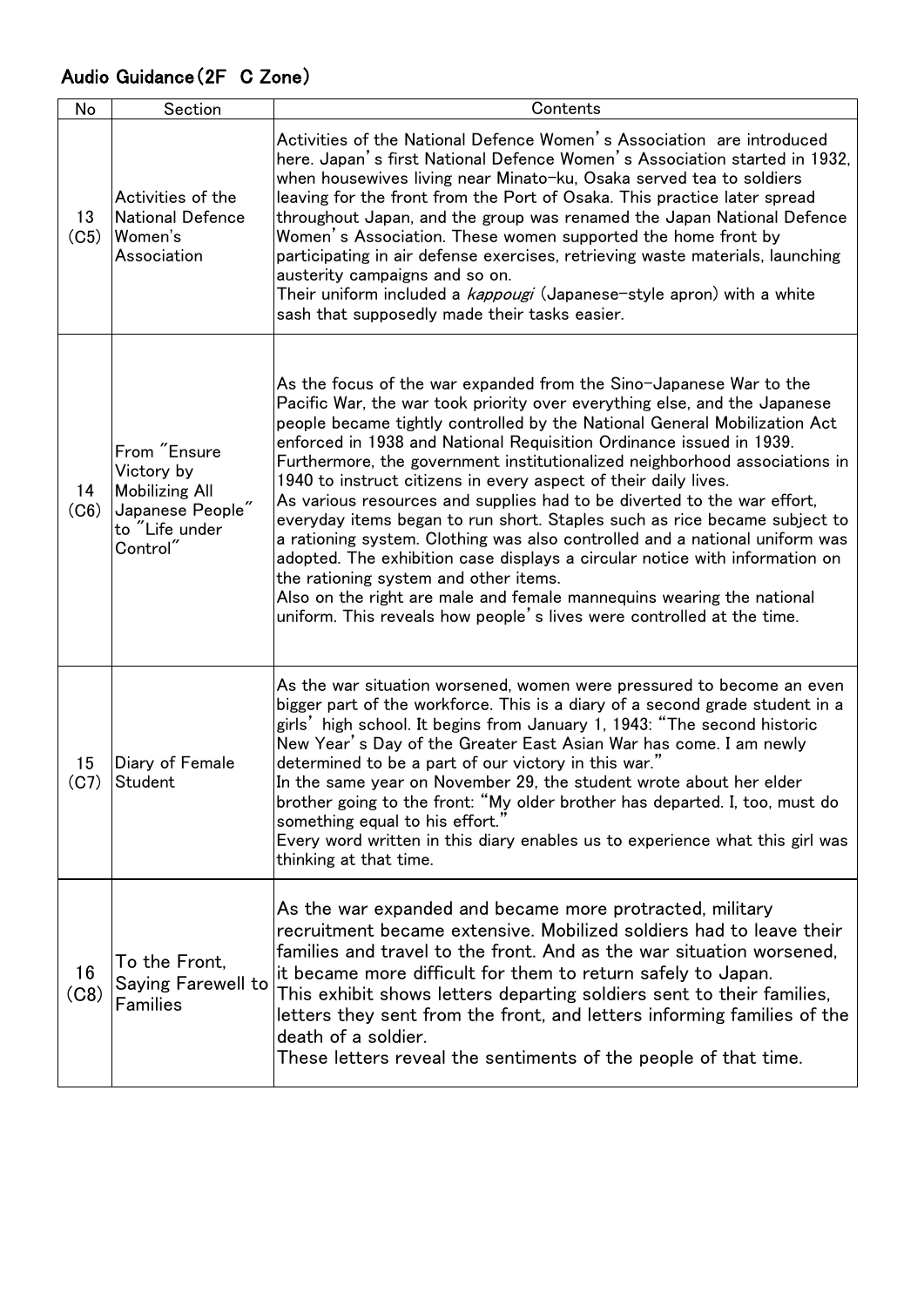## Audio Guidance(2F C Zone)

| No          | Section                                                         | Contents                                                                                                                                                                                                                                                                                                                                                                                                                                                                                                                                                                                                                                                                                                                                               |
|-------------|-----------------------------------------------------------------|--------------------------------------------------------------------------------------------------------------------------------------------------------------------------------------------------------------------------------------------------------------------------------------------------------------------------------------------------------------------------------------------------------------------------------------------------------------------------------------------------------------------------------------------------------------------------------------------------------------------------------------------------------------------------------------------------------------------------------------------------------|
| 17<br>(C9)  | Army Handbook                                                   | Each soldier was issued an army handbook. He was required to write down<br>the records of his millitary activities in his handbook contained a soldier's<br>basic duties. This exhibition case contains the army handbooks issued to<br>three soldiers. Each handbook indicates which battlefield that soldier was<br>assigned to. They left Osaka for China and the South seas by different<br>routes. Each experienced his own individual war.<br>Each army handbook tells the story of a soldier's life on the battlefield.                                                                                                                                                                                                                         |
| 18          | Private House<br>(C10) During the War                           | This is a replica of a typical private house during the war. It shows how<br>people spent their lives preparing for imminent air raids.<br>Each house was equipped with a fire prevention water tank, fire beaters,<br>buckets, air raid hoods, and windowpanes crisscrossed with paper tape to<br>minimize glass shattering from bomb blasts. Air raid shelters were typically<br>constructed under the floor and the like. At night, all lights were covered<br>with black cloth to prevent light from leaking through windows.                                                                                                                                                                                                                      |
| 19<br>(C11) | Testimonials and<br>Drawings on the<br>walls along the<br>slope | The wall along the slope leading to the first floor exhibition room displays<br>testimonials and drawings of those who experienced the Osaka air raids.<br>These include the words spoken by those who recalled their experiences,<br>pictures drawn by those who witnessed the calamity, a painting on a<br>canvas depicting flames, many bodies depicted in a fire prevention tank, a<br>large hole made by a pumpkin bomb, and a private residence shattered into<br>fragments. Every word and drawing reveals the intensity of the air raids and<br>the resulting disaster.<br>Osaka International Peace Center loans out panels to groups wishing to<br>exhibit drawings of these experiences. For details, contact the<br>administration office. |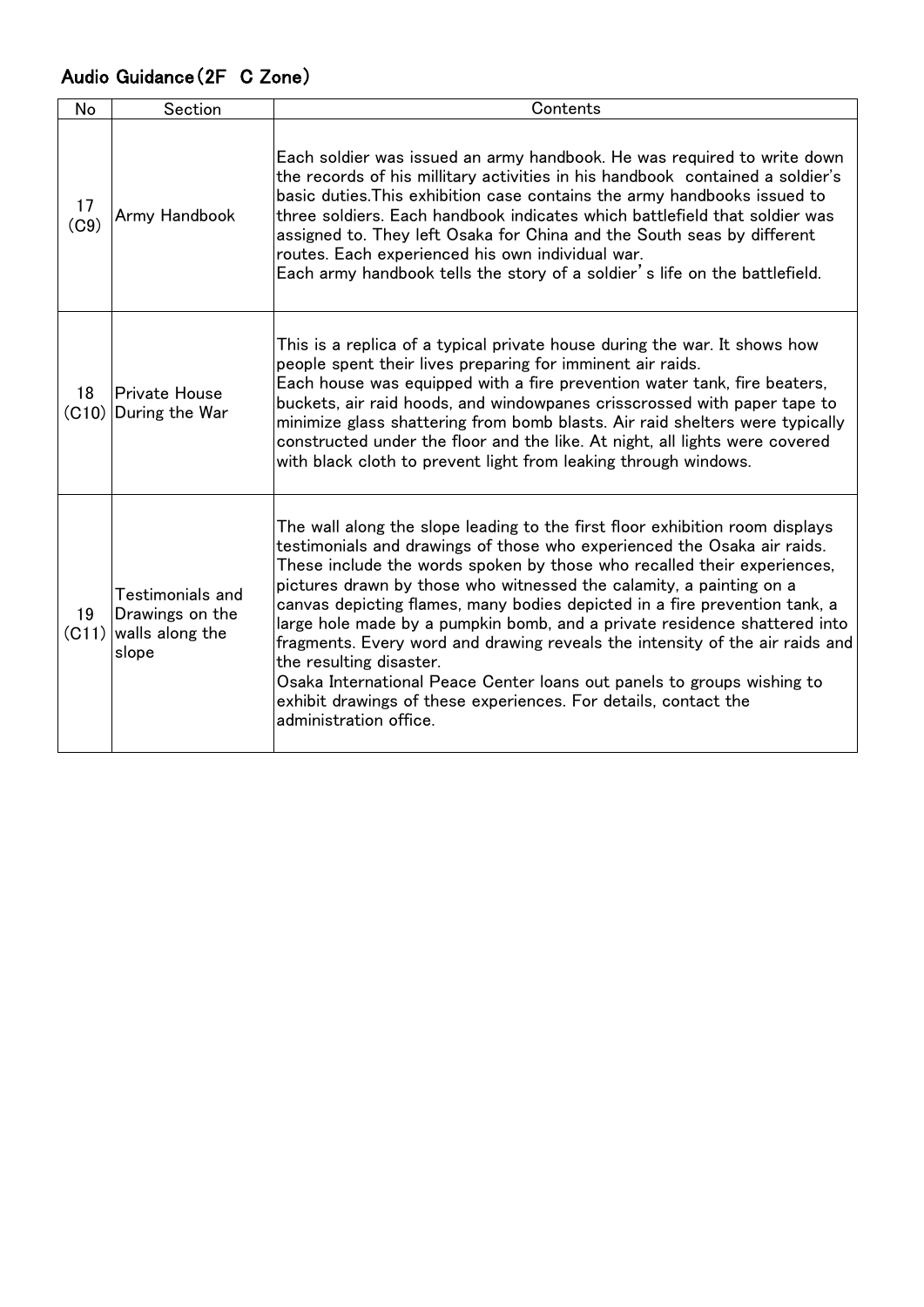## Audio Guidance(1F D Zone)

| No         | Section                                                                                          | Contents                                                                                                                                                                                                                                                                                                                                                                                                                                                                                                                                                                                                                                                                                                                                                                       |
|------------|--------------------------------------------------------------------------------------------------|--------------------------------------------------------------------------------------------------------------------------------------------------------------------------------------------------------------------------------------------------------------------------------------------------------------------------------------------------------------------------------------------------------------------------------------------------------------------------------------------------------------------------------------------------------------------------------------------------------------------------------------------------------------------------------------------------------------------------------------------------------------------------------|
| 20<br>(D1) | D Zone Description<br>$\check{ }$ Osaka Reduced to<br>Ashes, with Many<br>Casualties"            | Toward the end of the Pacific War, Osaka suffered devastating damage<br>from more than 50 air raids. The Osaka air raids reduced the towns of<br>Osaka to ashes and victimized many residents. What were they like?<br>To experience the horrors of air raids, it is important to imagine the<br>reality from the perspectives of those who suffered from them.<br>This zone introduces scenes of Osaka and the people devastated by the air<br>raids through photographs, artifacts, and testimonials of victims.                                                                                                                                                                                                                                                             |
| 21<br>(D2) | The Great Osaka<br>Air Raids                                                                     | The more than 50 air raids over Osaka by formations of more than 100<br>Superfortress B-29 bombers have become known as the Great Osaka Air<br>Raids. In 1945, the year the war ended, a total of eight great Osaka air raids<br>took place from March 13 to August 14, the day before the war ended.<br>The photograph in the center of the main entrance was took during the<br>first great Osaka air raid, which took place from the night of March 13<br>until the morning of March 14. The photograph shows incendiary bombs<br>falling like rain.<br>The monitor displays other scenes from the Great Osaka Air Raids.                                                                                                                                                   |
| 22<br>(D3) | <b>Testimony Room</b>                                                                            | Here we introduce the testimonials of nine individuals who experienced the<br>Osaka air raids along with their drawings and detailed descriptions. The<br>words of these witnesses to the air raids are important messages to be<br>preserved for posterity as memories of the war and contributors to peace.<br>Listen to the testimonials of those who experienced the air raids while<br>giving thought to the nature of war and peace.                                                                                                                                                                                                                                                                                                                                     |
| 23<br>(D4) | Terror of the Air<br>Raids<br>(National uniform<br>that have been shot<br>and<br>sewing machine) | Many people suffered from the various deprivations and became victims of<br>these air raids.<br>Articles showing the This national uniform torn apart by bullets belonged to the person who ran<br>an inn in Osaka City. He was wearing this when killed by strafing from a<br>U.S. P-51 Mustang fighter in the second great Osaka air raid of June 1. His<br>son said the minute he saw hair and feet sticking out from under a straw<br>mat, he knew it was his father's body.<br>At left is the top of a sewing machine. The house was completely burnt<br>down in an air raid, but the sewing machine was submerged in a water tank<br>during the evacuation and was therefore left unscathed.<br>All of these articles are silent storytellers conveying memories of war. |
| 24<br>(D5) | <b>Projection Mapping</b><br>on a Diorama of<br>Ebisubashi Area                                  | The large diorama in front of you is a reproduction of the charred remains<br>of Ebisubashi and its environs in the Minami district of Osaka after the<br>first great Osaka air raid on March 13.<br>The road at the upper part is Midosuji, which runs north-south through<br>downtown Osaka. At right is the Dōtonbori River, which runs east-west.<br>Some buildings still remain, but it is actually nothing but burnt ground.<br>A mapping image is projected on this diorama. The first image is a birds-<br>eye view of the same location in 1942, before the air raids.                                                                                                                                                                                                |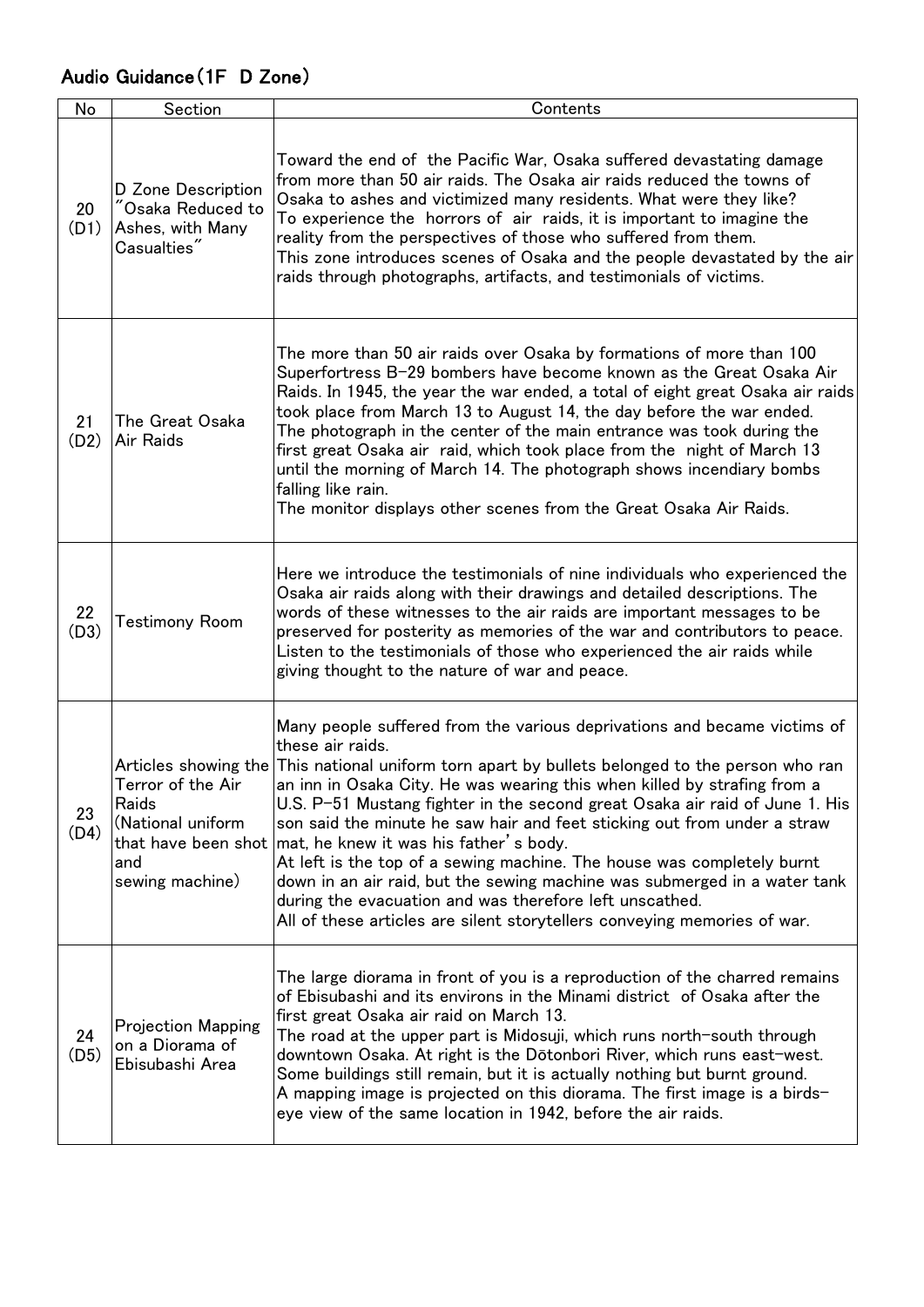## Audio Guidance(1F D Zone)

| No         | Section                                                                                               | Contents                                                                                                                                                                                                                                                                                                                                                                                                                                                                                                                                                                                                                                                                                                                                                                                                                        |
|------------|-------------------------------------------------------------------------------------------------------|---------------------------------------------------------------------------------------------------------------------------------------------------------------------------------------------------------------------------------------------------------------------------------------------------------------------------------------------------------------------------------------------------------------------------------------------------------------------------------------------------------------------------------------------------------------------------------------------------------------------------------------------------------------------------------------------------------------------------------------------------------------------------------------------------------------------------------|
| 25<br>(D6) | <b>Air Raid Shelters</b>                                                                              | Along with information on air raid shelters $-$ such as their types and<br>construction methods $-$ testimonials and drawings of those who<br>experienced air raid shelters are displayed. These shelters were intended to<br>protect people from air raids, but many were not strong enough, partly<br>because of the shortage of materials. Some were killed in collapsed<br>shelters hit by incendiary or other bombs; and others were steamed or<br>roasted to death in them.<br>Try to imagine what it would have been like to hide in an air raid shelter.                                                                                                                                                                                                                                                                |
| 26<br>(D7) | U.S. War Strategy<br>and Osaka Air Raids<br>(Incendiary bomb,<br>One-ton bomb and<br>Pumpkin<br>bomb) | This exhibit, titled "U.S. War Strategy and the Osaka Air Raids," shows the<br>characteristics of the U.S. war strategy and why the U.S. forces repeatedly<br>undertook air raids over densely populated Osaka.<br>Exhibited at the front is a replica of an incendiary bomb. The thin tube-like<br>object stuck into the ground is an M69 incendiary bomb developed to<br>attack Japan, a country with an abundance of wooden housing.<br>The two large bombs on the right are one-ton bombs that were dropped to<br>destroy large-scale munitions factories such as the Osaka Artillery Arsenal<br>and other fortified facilities.<br>This corner also introduces a pumpkin bomb which was dropped on Osaka<br>and other Japanese cities as a drill for the successful dropping of atomic<br>bombs on Hiroshima and Nagasaki. |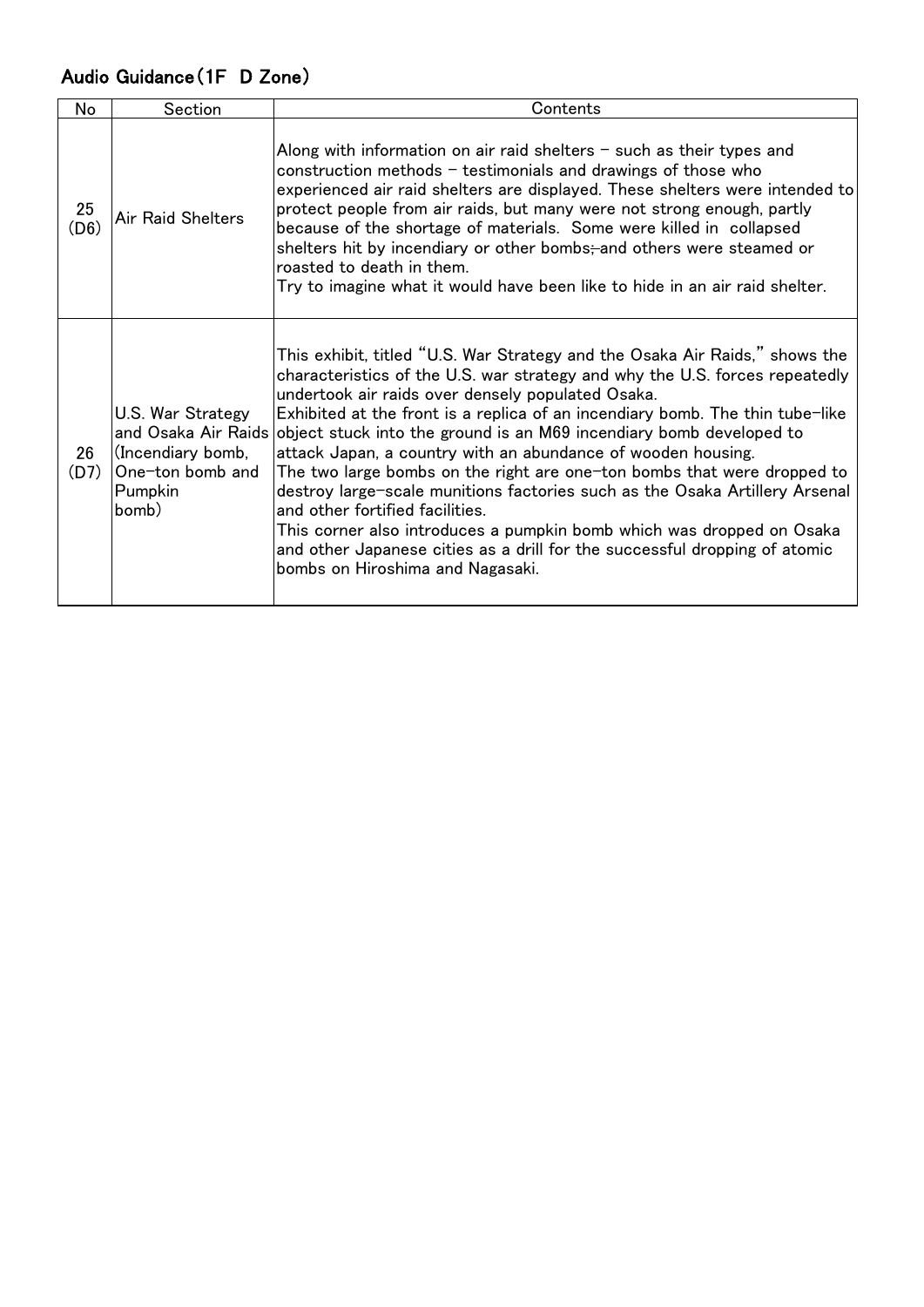## Audio Guidance(3F E Zone)

| No         | Section                                                                                                                                                                                     | Contents                                                                                                                                                                                                                                                                                                                                                                                                                                                                                                                                                                                                                                                                                                                                                                                                                                                                                                                                                                                   |
|------------|---------------------------------------------------------------------------------------------------------------------------------------------------------------------------------------------|--------------------------------------------------------------------------------------------------------------------------------------------------------------------------------------------------------------------------------------------------------------------------------------------------------------------------------------------------------------------------------------------------------------------------------------------------------------------------------------------------------------------------------------------------------------------------------------------------------------------------------------------------------------------------------------------------------------------------------------------------------------------------------------------------------------------------------------------------------------------------------------------------------------------------------------------------------------------------------------------|
| 27<br>(E1) | E Zone Description<br>"Osaka Regains Its<br>Vigor"                                                                                                                                          | This is a description of Osaka after it rose from the postwar occupation<br>and reconstructed itself as a major city through rapid economic growth.<br>The people of Osaka, who had seen their city reduced to ashes by the end<br>of the war, persevered through the hardships of poverty and supply<br>shortages. Osaka was also governed by the Allied occupation forces, which<br>comprised primarily the U.S. troops who had landed in Wakayama one<br>month after the end of the war.<br>Amid the great scarcity of food, clothing, and shelter in urban areas, black<br>markets emerged in front of train stations and in similar locations where<br>many people gathered to obtain supplies. People gradually began to<br>reconstruct lives disrupted by war. After the occupation administration<br>withdrew in 1952, Osaka entered a phase of rapid economic growth in<br>which a variety of industries developed. Osaka achieved major change as<br>reconstruction accelerated. |
| 28<br>(E2) | Post-war<br>Testimonials                                                                                                                                                                    | The experiences of seven people are introduced on this wall. The images<br>on the monitors are four people who testified at Peace Osaka in 2014.<br>Seiichi Okumura was 12 years old when the war ended. He spoke of his<br>experience in the evacuation of school children and his memories of<br>returning to Osaka after the evacuation.<br>Yasuko Takada was 13 years old at war's end. She spoke of her<br>experience of purchasing scarce goods on the black market.<br>Miyoko Akiyama, aged 12 when the war ended, spoke of the difficult life her<br>family had endured.<br>Yoshiaki Kawahito was 17 when the war ended. He volunteered for the<br>Navy, suffered eye and chest injuries, and eventually lost sight in both<br>eyes. He spoke of his life after the war as a disabled veteran.<br>You can also view the stories of three other people on the wall.                                                                                                                 |
| 29<br>(E3) | Life under Allied<br>Occupation<br>"Osaka in Defeat"<br>Osaka and the<br>Allied Forces"<br>*Eating utensil<br>made in occupied<br>Japan                                                     | In September 1945, US-led Allied Forces landed in Wakayama and entered<br>Osaka. The occupation army of 14,000 was deployed in Osaka the following<br>April. The Allied Forces took over major buildings in the city, and people's<br>lives and their ability to publish and broadcast were restricted.<br>The eating utensil exhibited here was that produced in occupied Japan for<br>export. On the backs of these items are the unfamiliar words "Made in<br>Occupied Japan." During the five years from the summer of 1947, when<br>civil trade resumed, until 1952, when the San Francisco Peace Treaty took<br>effect, the General Headquarters of the Allied Forces (GHQ) stipulated that<br>products bear this label to indicate they were made in Japan under the<br>occupation.                                                                                                                                                                                                 |
| 30<br>(E4) | Difficult Daily Life<br>Shortages of Food<br>and Housing"<br>"Rationing System<br>and Black Market"<br>* Replica of a<br>backpack for<br>travelling to the<br>countryside for<br>provisions | People who had lost their homes had to live in air raid shelters or under<br>bridges. Some built makeshift shacks to live in. In the autumn of 1945, a<br>poor harvest and other factors compounded the situation, as it led to a<br>shortage of rations.<br>This situation prompted some to begin selling food and daily necessities in<br>the burnt-out station squares and in similar locations. They gradually<br>organized a black market through illegal channels, selling items at illegal<br>prices. Living amid scarcity, people bought necessities on the black<br>markets and often travelled to the countryside for provisions.<br>On such trips, they would carry backpacks full of farm-grown food,<br>traveling for many hours on jam-packed trains. This exhibit shows how<br>much a typical backpack would weigh - about 19 kilograms was the weight<br>of the loads carried both in front and on their backs. Try lifting the bag to<br>experience its weight.           |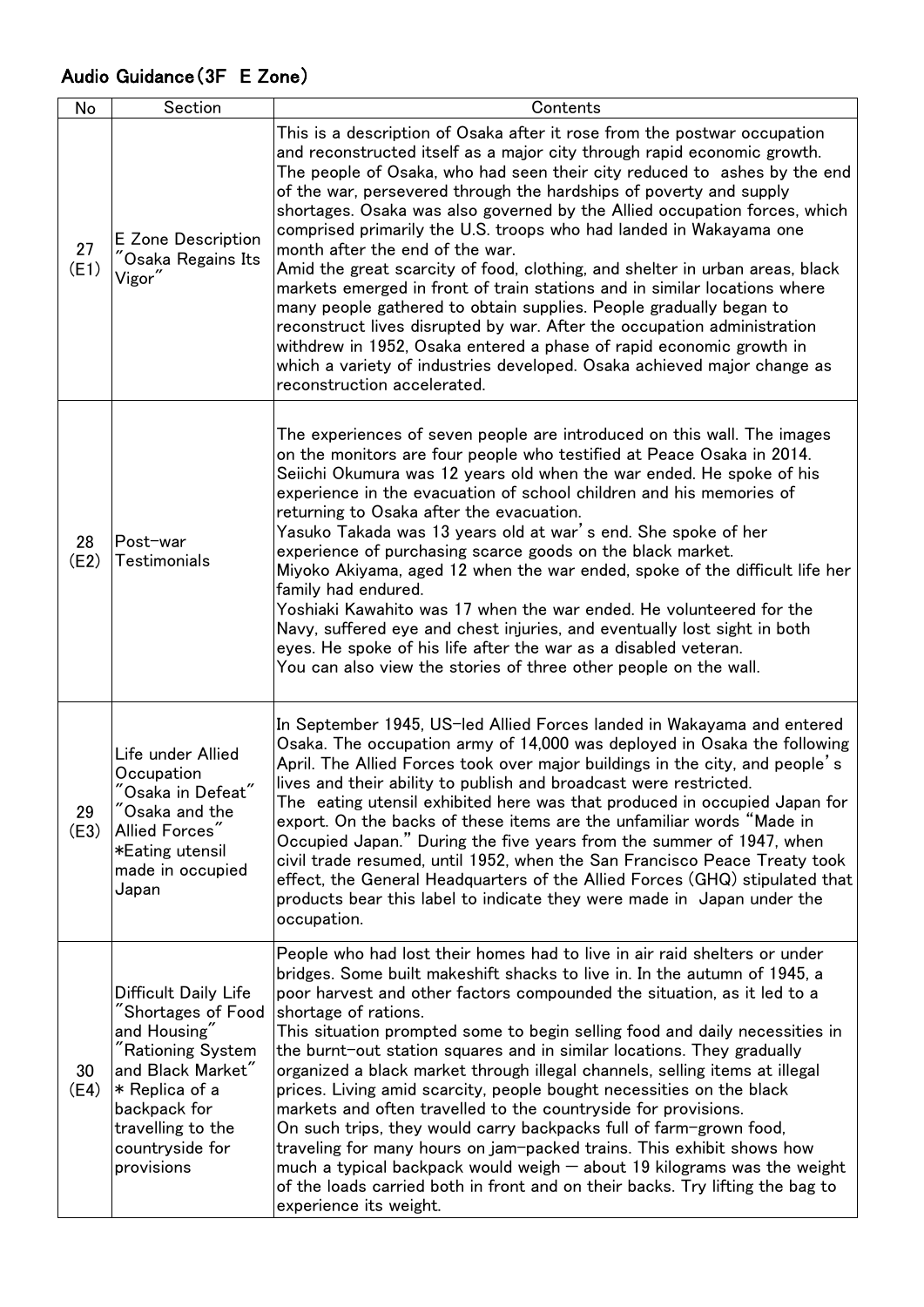## Audio Guidance(3F E Zone)

| No         | Section                                                                                                                                                                                                               | Contents                                                                                                                                                                                                                                                                                                                                                                                                                                                                                                                                                                                                                                                                                                                                                                                                                                                                                                                                                                                                                                                                             |
|------------|-----------------------------------------------------------------------------------------------------------------------------------------------------------------------------------------------------------------------|--------------------------------------------------------------------------------------------------------------------------------------------------------------------------------------------------------------------------------------------------------------------------------------------------------------------------------------------------------------------------------------------------------------------------------------------------------------------------------------------------------------------------------------------------------------------------------------------------------------------------------------------------------------------------------------------------------------------------------------------------------------------------------------------------------------------------------------------------------------------------------------------------------------------------------------------------------------------------------------------------------------------------------------------------------------------------------------|
| 31<br>(E5) | Lives of Children<br>"Postwar Schooling<br>and the Lives of<br>Children"<br>* Replica of a<br>school lunch,<br>Replica of a<br>textbook partly<br>blacked out, A<br>picture-card show<br>and Maru menko<br>game cards | Soon after the end of the war, after the rubble had been removed from the<br>burnt-out areas, school classes resumed. The first classes were held in<br>open air. School buildings and gymnasiums survived the fire were<br>partitioned and used as classrooms. Later, with the introduction of food<br>assistance, school lunches were offered, and the enactment of the<br>Fundamental Law of Education brought sweeping changes to the entire<br>school system.<br>This is a reproduction of a typical school lunch, according to a menu from<br>that time: a roll, vegetable soup and skimmed milk. It was planned as a<br>balanced nutritional meal for children.<br>At the side is a textbook full of blacked-out text. Under the rules set forth<br>by GHQ, education with a strongly military bent was banned, and textbooks<br>were partly blacked out or had entire pages removed.<br>On the side are a picture-card show and <i>maru menko</i> game cards. As<br>there were few ready-made toys, children used their ingenuity and played<br>in vacant lots and the like. |
| 32<br>(E6) | Postwar<br>Development of<br>Osaka<br>"The Postwar<br>Development of<br>Osaka and the<br>Challenges of<br>Everyday Life"<br>* A television set at<br>that time                                                        | In 1952, the occupation was lifted and Osaka went on to achieve<br>remarkable development.<br>During this period of rapid economic growth, main roads, buildings,<br>neighborhoods around train stations, and bay area were developed, and<br>subway lines were extended among other advancements.<br>Rapid changes were also seen in lifestyles. Apartment houses in New<br>Towns were built with flush toilets,washrooms, kitchens with dining areas,<br>and balconies. Many households began to adopt electric appliances, as well.<br>In 1952, the first television was produced in Japan, leading to commercial<br>mass-production of TVs. On the television screen shown here, photographs<br>of Osaka during the period of rapid economic growth are shown, dating<br>from 1955 when electric appliances started to become popular household<br>items to 1970 when EXPO Osaka attracted about 65 million visitors from<br>around the world.                                                                                                                                   |
| 33<br>(E7) | <b>Commodity Prices</b><br>in 1960<br>"Life in Osaka<br>Revealed in Data"                                                                                                                                             | This display shows typical prices of commodities in 1960 at a shopping<br>arcade that still exists in Higashiosaka City.<br>During the period of rapid economic growth, roofed shopping arcades with<br>paved roads were constructed and many shoppers flocked there. Here,<br>prices of typical daily necessities and food items are shown.<br>Osaka is famous for takoyaki (baked octopus dough-balls), which cost 30<br>yen for 12 pieces at the time. Okonomiyaki (a Japanese dish somewhat<br>similar to pizza) was priced at 80 yen. Chinese noodles, or ramen, were 55<br>yen a bowl, and a bottle of cider was 35 yen.<br>While these might appear very affordable, consider that the average income<br>at the time was only about one-fifteenth of today's.<br>The variation in commodity prices differs depending on the item. Clothing,<br>which was difficult to mass-produce at that time, was more expensive than<br>it is now. Let's figure out what these prices would be in today's money.                                                                          |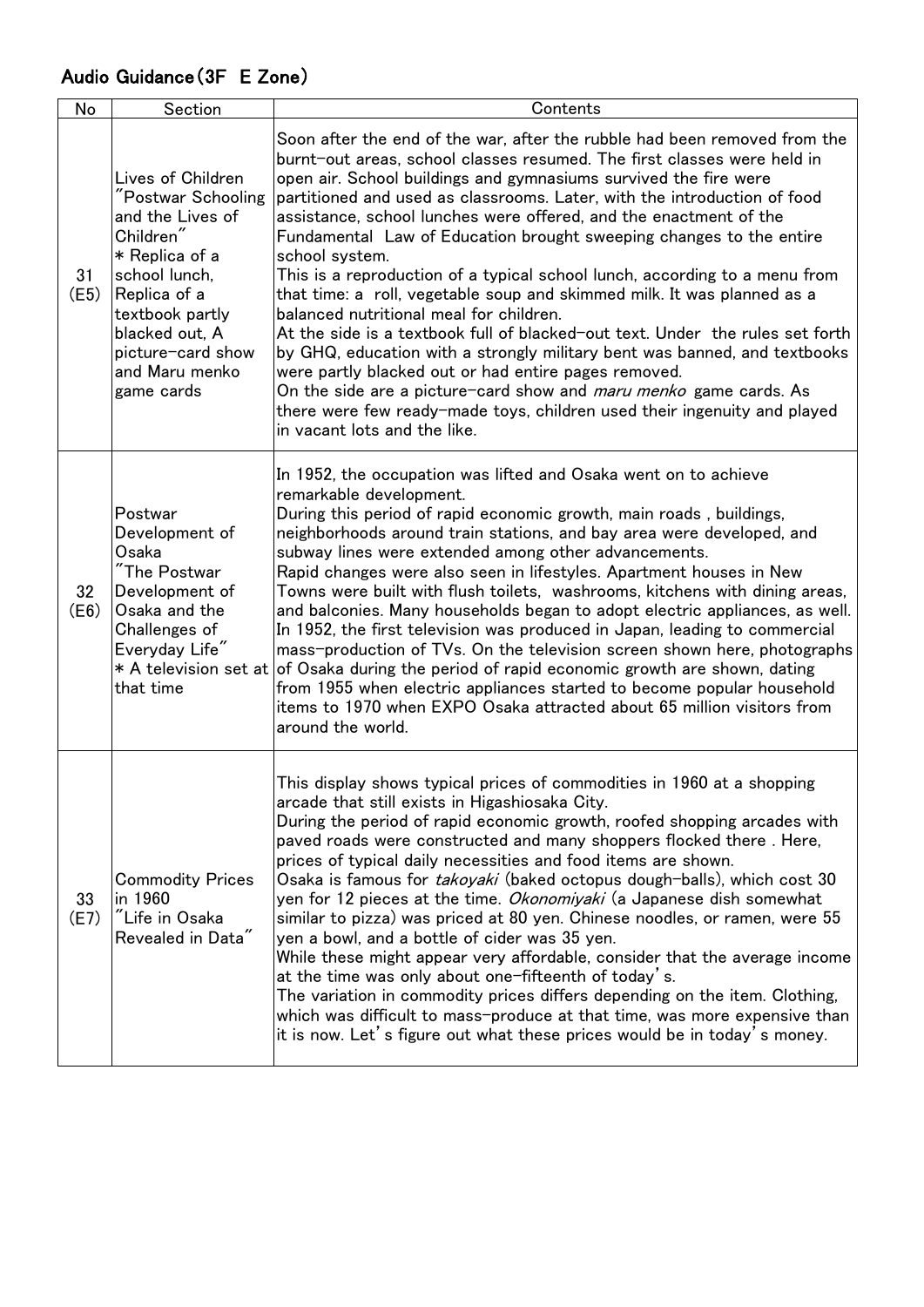#### Audio Guidance(3F F Zone)

| No         | Section                                                                    | Contents                                                                                                                                                                                                                                                                                                                                                                                                                                                                                                                                                                                                                                                                                                                                                                          |
|------------|----------------------------------------------------------------------------|-----------------------------------------------------------------------------------------------------------------------------------------------------------------------------------------------------------------------------------------------------------------------------------------------------------------------------------------------------------------------------------------------------------------------------------------------------------------------------------------------------------------------------------------------------------------------------------------------------------------------------------------------------------------------------------------------------------------------------------------------------------------------------------|
| 34<br>(F1) | F Zone Description<br>"Ensuring a<br>Peaceful Future"                      | This zone consists of four corners. Consider that there is still no end to<br>war and conflict in various parts of the world, and think about the causes<br>and problems brought about by these conflicts. Postwar Japan has earned<br>trust through international cooperation and many young people from Osaka<br>have involved in various activities worldwide. Some of these activities are<br>introduced here. What can each of us do now? We hope you will take this<br>opportunity to expand your awareness of peace and adopt new ways to<br>think, learn and act.                                                                                                                                                                                                         |
| 35<br>(F2) | Japan's Return to<br>the International<br>Community                        | Here, we introduce Japan's postwar history after the nation learned the<br>lessons of its disastrous experiences in World War II. Japan has since<br>established global relationships of trust through international cooperation<br>rather than through military power.<br>Reflecting on past involvement in war is the first step toward peace. After<br>the war, taking the lessons learned from the past, Japan started on the<br>road to peace by adopting the pacifist Constitution . Let's follow Japan's<br>path toward peace, including its return to  international society through its<br>participation in the United Nations, establishment of new relationships with<br>neighboring countries, and expansion of international exchanges, and<br>contributions.        |
| 36<br>(F3) | <b>World Peace</b><br>Remains under<br>Threat, even at this<br>very Moment | This exhibit looks at the reality that, even after the end of World War II,<br>there is no end to war and conflict in various parts of the world. The<br>causes and problems brought about by these conflicts are also introduced<br>here.<br>We look at some of the serious consequences of war, including refugees,<br>starvation, landmines, and child soldiers, as well as the causes of war, such<br>as poverty and ethnic and religious tensions.<br>Take a look at the world map on the next panel. It shows the wars and<br>conflicts that have erupted since the end of World War II. While not as<br>extensive in scale as World War II, these civil wars and conflicts involving<br>neighboring countries are occurring somewhere in the world even at this<br>moment. |
| 37<br>(F4) | Peace Message<br>through Osaka's<br>Reconstruction                         | This display encourages us to consider the role that Osaka should play<br>based on the lessons learned before, during, and after the war, and what<br>each one of us can do now. As inspiration, we introduce youth from Osaka<br>who are active on the world stage, the initiatives of international<br>organizations such as the United Nations, and the humanitarian support and<br>peace contributions offered by private-sector NGOs.                                                                                                                                                                                                                                                                                                                                        |
| 38<br>(F5) | In Search of Peace<br>- What Can We Do?                                    | Here, we inspire our imagination and consider the importance of thinking,<br>learning, and acting on peace. By introducing stories about the lives of<br>children living in the war-torn regions of the world, we ask ourselves what<br>we can do for world peace.<br>For example, a donation of 1,000 yen is enough to provide 30 vaccine<br>injections against measles. In addition to donations, you can do many things<br>for peace, such as bringing your own shopping bag, collecting PET bottle<br>caps, and participating in volunteer activities. Start with what you can do.                                                                                                                                                                                            |